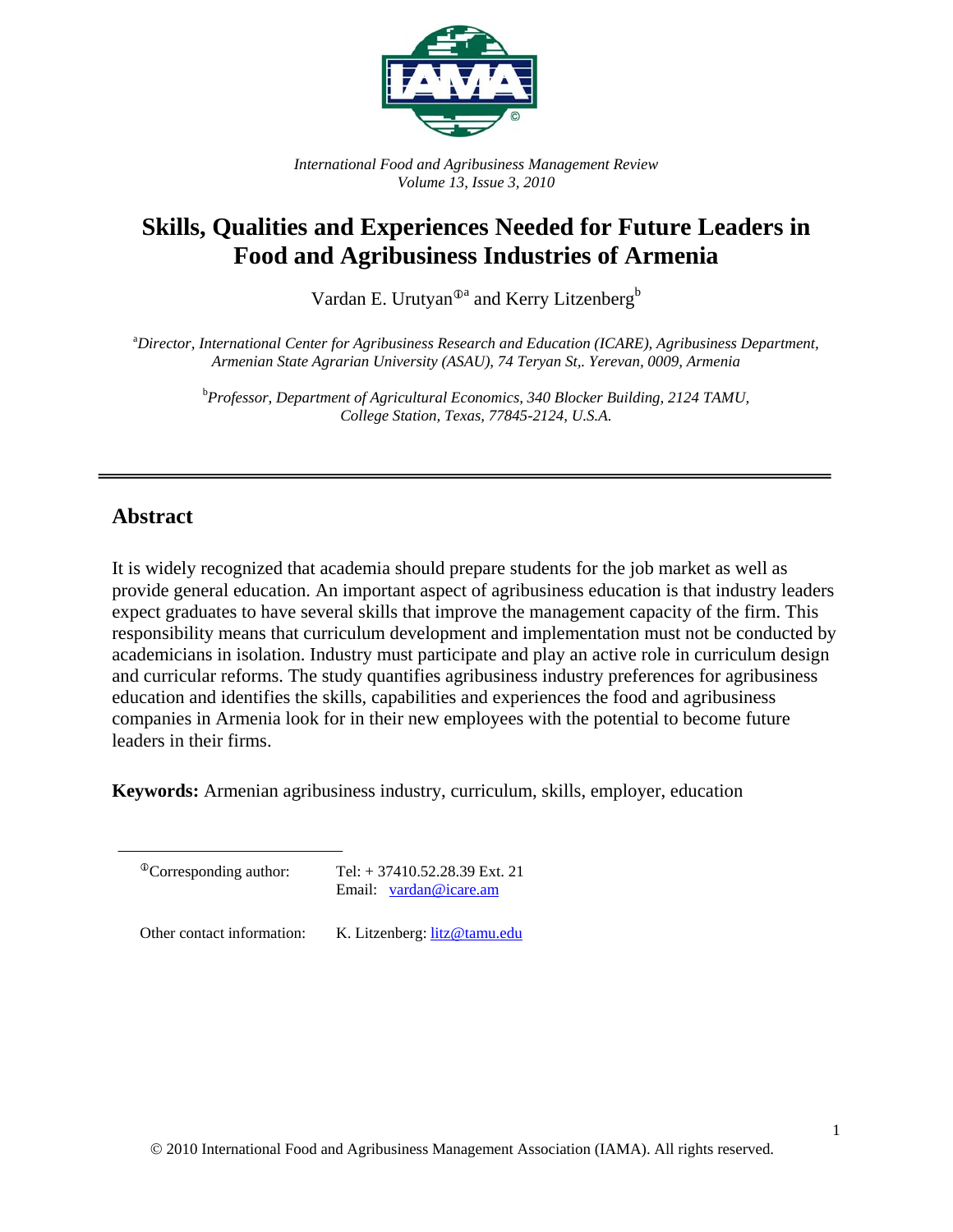## **Problem Statement**

After the achievement of independence in 1991, Armenia's higher educational system faced several important challenges. As the country's economical and social infrastructure was changing, privatization of land and other production means was undertaken. There was an urgent demand to revise higher education curricula by including new specialties required for the needs of a market economy and excluding old, non-marketable specializations. In early transition years, many agricultural universities of post-socialist countries started reorganization. Armenia also followed the other former Soviet republics and started to implement reforms in the agricultural higher educational system. Initially these reforms were based on the best considerations of higher education faculty and administration and in consultation with international specialists in curriculum development. Several U.S and European agribusiness curriculum were examined and served as the model for these evolving educational programs for managers of agribusiness firms. The newly created Armenian Agricultural Academy (AAA) now Armenian State Agrarian University (ASAU), designed a new curriculum, preparing agricultural specialists with a three-step education system: baccalaureate, graduate and post graduate programs. New specializations were introduced to adjust to the new environment. Additional new specialties are being considered in order to further adapt education to the current needs of the agri-food system of Armenia.

However, overall, the changes in agricultural higher education in Armenia are occurring very slowly. Curriculum changes are always difficult and painstakingly slow. In fact, in the US, agricultural economists spent nearly three decades integrating agribusiness into their curricula (Erven 1987). In addition to this general slowness for curriculum change, Armenia has also undergone dramatic change in their economic structure since 1991. In general, designing and changing of the curriculum in Armenia is being accomplished in isolation by academics only and there is a wide curricular bias caused by existing faculty expertise and interests. US agribusiness Industry representatives have had occasional direct input into the development of agribusiness curriculum (Coffey 1987), but agribusiness curriculum specialists have regularly sought their opinion through several surveys and analysis (Litzenberg and Schneider 1987; Boland and Akridge 2004). Most current academics in Armenia were trained during the period of centrally controlled and planned educational systems. The programs are mostly collections of courses and the existing teaching methods and materials do not foster critical thinking or communication skills. One problems appeas to be that curriculum is being developed and revised by academics with no industry input. It is quite possible the agribusiness firms are changing more quickly in Armenia than academic administration has even considered.

It is widely recognized that academia should prepare students for the job market as well as provide general education (Wachenheim and Lesch 2002). An important aspect of agribusiness education is that industry leaders expect graduates to have several skills that improve the management capacity of the firm. This responsibility means that curriculum development and implementation must not be conducted by academicians in isolation. Industry must participate and play an active role in curriculum design and curricular reforms if graduates are to have the capabilities to manage the agribusiness firms in the changed environment. Academics must have unique qualities to understand on-the-job tasks, behaviors, skills and competencies that should describe a new graduate who would be well suited for employment in an agribusiness firm.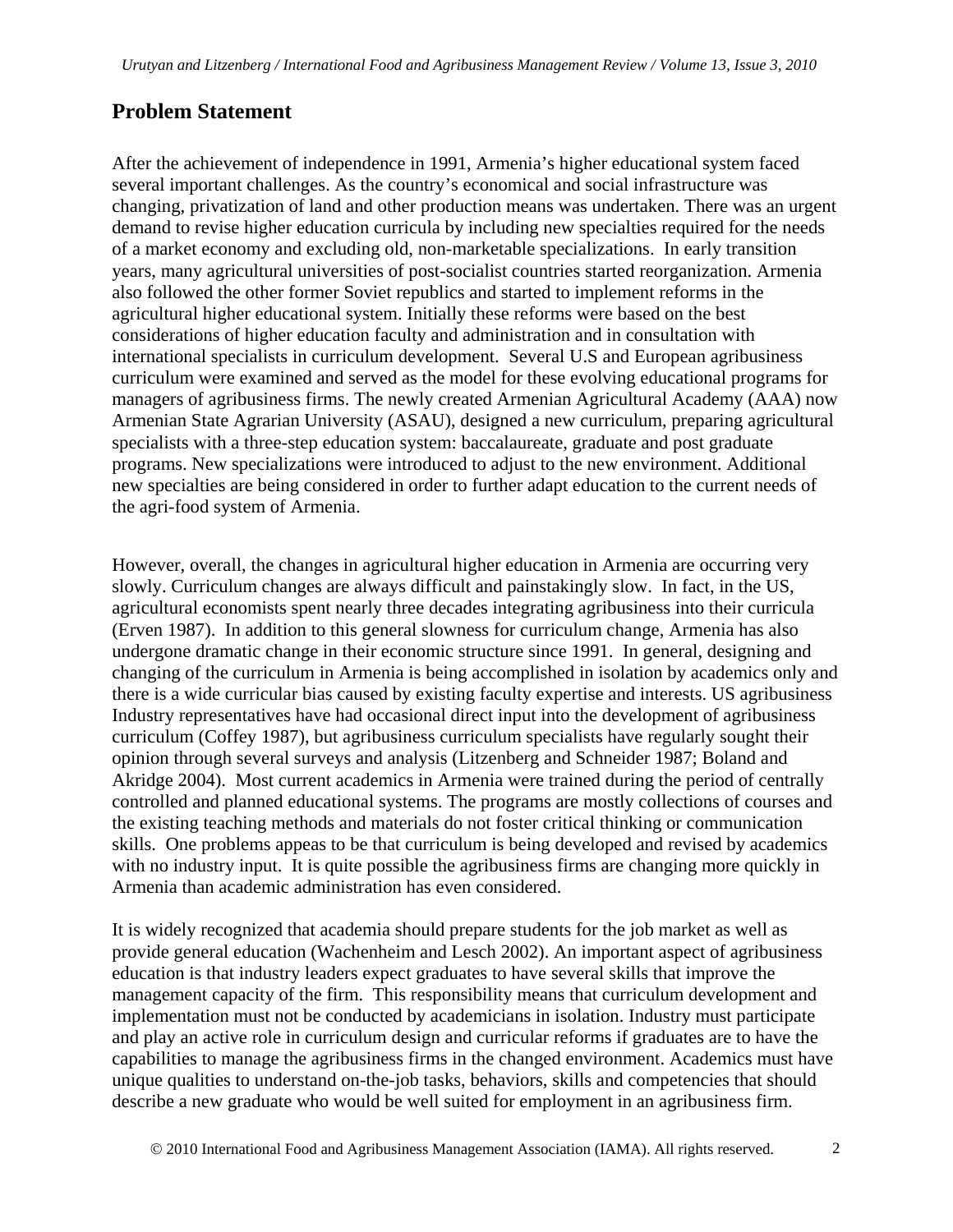These skills and competencies necessary to be successful in their chosen career must be translated to the academic curricula in agribusiness.

#### *Background Information on Armenian Agribusiness Industry*

The agribusiness industry is the driving force in the overall development of agriculture in Armenia. During the Soviet period, food processing companies with huge capacities were operating in the system, with the Armenian-produced brandies, wines, canned fruits and vegetables and fruit juices enjoying a very high demand.

Following 1991, during the first phase of the agrarian reform, when Armenia was in the state of economic blockade, processing enterprises almost ceased their activities. In those years, familysize processing operations started to grow since the volumes and prices of raw product supplies had decreased, and the farmers had no other choice but processing their product on their own in homestead conditions just to avoid spoilage of the product. Starting from 1998, through investments from the private sector and supported by international agencies, the situation in the agri-processing industry was remarkably improved. Activation of operations in the food processing system and comparative increase in the volume of export have definitely contributed to the mitigation of the agricultural product marketing problem and enhancement of the level of commercialization of farms. In 2007, the processing companies purchased about 144,000 tonnes of grape and 72,000 tonnes of vegetables; these volumes exceeded those of 1998 for 3.5 and 5.5 times respectively. As a consequence of the 2008-2009 worldwide financial and economic crisis, the volumes of agricultural product purchase have been noticeably reduced (Avetisyan 2010).

In the Soviet period, the produce of the processing industry in Armenia - brandy, wine, tomato paste, canned fruits and vegetables - was mainly marketed in the Soviet Union. Today, the geography of the consumer market has been considerably expanded. To develop this tendency, pronounced efforts are being made to improve the quality and marketability of the products as well as standardization and certification. However, food-processing capacities are not sufficient to process the total potential of farm production in Armenia. Hence, making further investments in this profitable industry, along with development of small and medium size entrepreneurship are the most critical priorities.

From the standpoint of agrarian reform intensification and efficient management, as well as the sustainable development of the agribusiness industry, it is critical to supply the sector with relevant high quality specialists. The Armenian State Agrarian University (ASAU) is the only higher educational institution providing the agri-food sector with university-degree specialists. The ASAU (formerly Armenian Agricultural Academy) was founded in 1994, as a result of merging the Armenian Agricultural Institute and the Yerevan Zoo-Veterinary Institute. ASAU prepares specialists in 36 areas. The University has 7 departments of daytime studies with 46 chairs, master and PhD degree studies and over 10,000 students. Today's food and agriculture sector job market demands new specialties that are now included in the curriculum of ASAU: Agricultural Ecology; Children's and Functional Food Technologies; Expert Examination of Agricultural Raw Product and Foodstuff; Standardization and Certification; Insurance Business, Consultancy and Information in Agri-Food System; and others.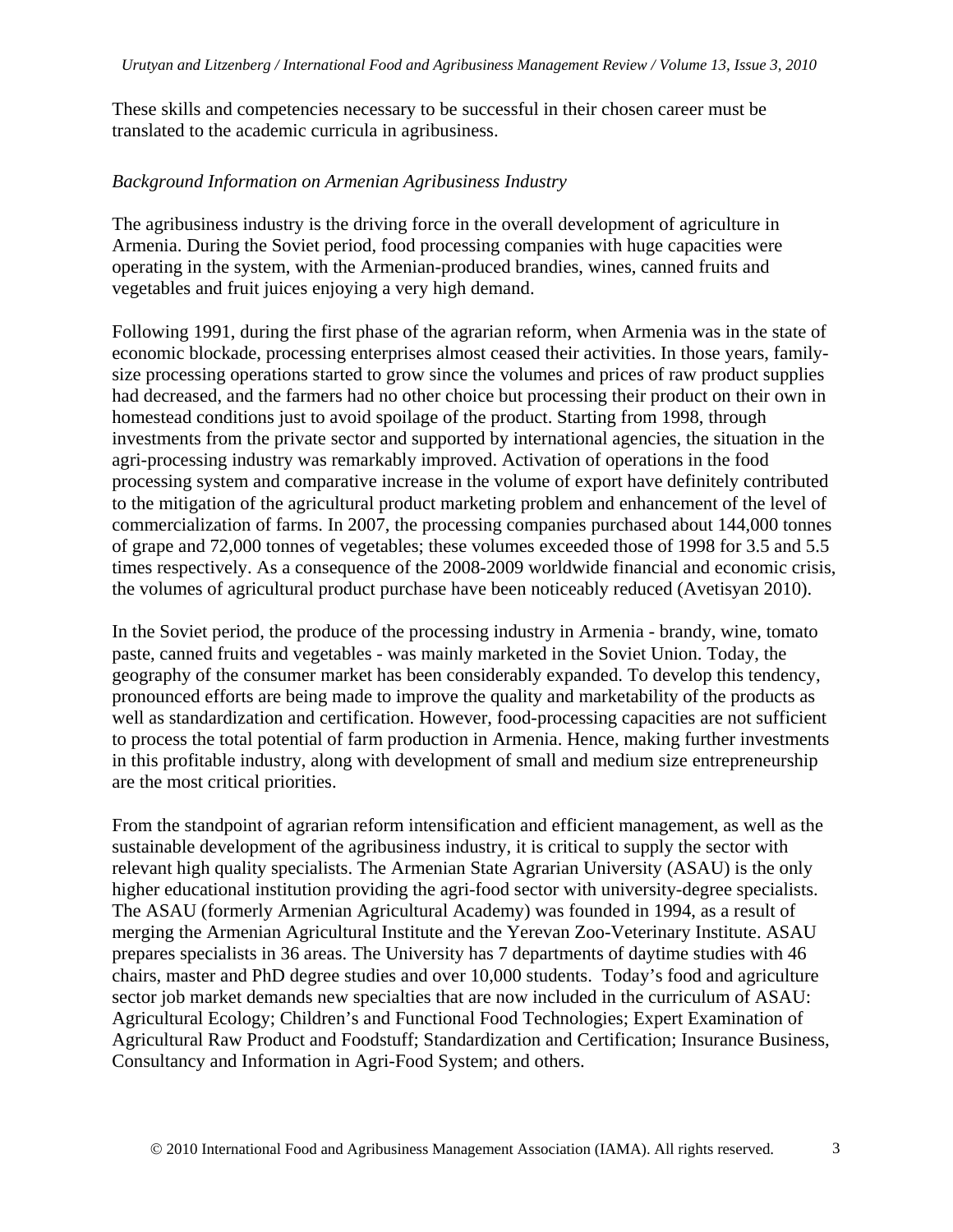The Ministry of Education and Science of Armenia establishes the framework for higher education (degrees awarded, requirements for admission, fees, etc.) and the universities more or less have freedom for designing curricula and developing courses for each specialization. This allows a particular university to dynamically respond to arising needs if they have the necessary potential and resources. However, many barriers to improvement exist in Armenian universities in particular in the ASAU. Some teachers do not accept the need for improvement in their own teaching. They think that they are already doing a good job in the classroom. This perception reduces their interest in teaching improvement programs. Other barriers include the lack of creativity and drive for improvement, lack of faculty with innovative approaches and new ideas.

Most teachers are unaware of the professional literature in teaching and learning, fresh pedagogical techniques and technological advances; they do not tend to update the resources they use. The current student-centered classroom experience used in other educational systems is virtually unknown in Armenia. The teachers themselves are the main speakers during their classes. Students' input in class discussions and development is absent.

Problems also exist in course and curriculum development. Courses usually lack clear objectives and are not output-oriented. Teachers do not create the best course syllabi, evermore they do not clearly understand the essence of syllabi, they misinterpret it as a mere thematic plan for their lecturing. It is difficult for teachers to move to the new grading system. Students lack knowledge about their progress, and how to improve it. Teachers are also unable to motivate students.

There is a poor feedback from the industry to improve the curricula and maintain it with current needs of the market. No or poor mechanisms of curriculum evaluation exists. Either curricula remain the same or the revisions are done without the involvement of the industry.

This background on the historical and current status of agribusiness education in Armenia makes a clear case for the motivation for the study reported in this research effort.

## **Objectives**

The overall goal of the current study is to establish priorities for Armenian agribusiness education curriculum through a solid partnership with the growing food and agribusiness sector of Armenia using formal surveys. These queries and explicit directives reveal the major revisions and changes needed in the ASAU's current phase of curricular reforms related to agribusiness programs. Baker G.A., Wysocki A.F., and House L.O; Baker G.A., Wysocki A.F, Wachenheim and Lesch, House L.O and Batista J.C; and Litzenberg and Dunne have all described the need and opportunities of academics partnering with industry representatives to develop curriculum. While there may be a synergistic effect between research and teaching in agribusiness (Dooley and Fulton 1999) this study is focused on curriculum. Agribusiness education must be current and meeting the needs of industry. The main objective of this study is to quantify industry preferences for agricultural higher education of Armenia, in particular agribusiness industry preferences for agribusiness education. The study identifies the skills, capabilities and experiences the food and agribusiness companies look for in their new employees with the potential to become future leaders in their firms.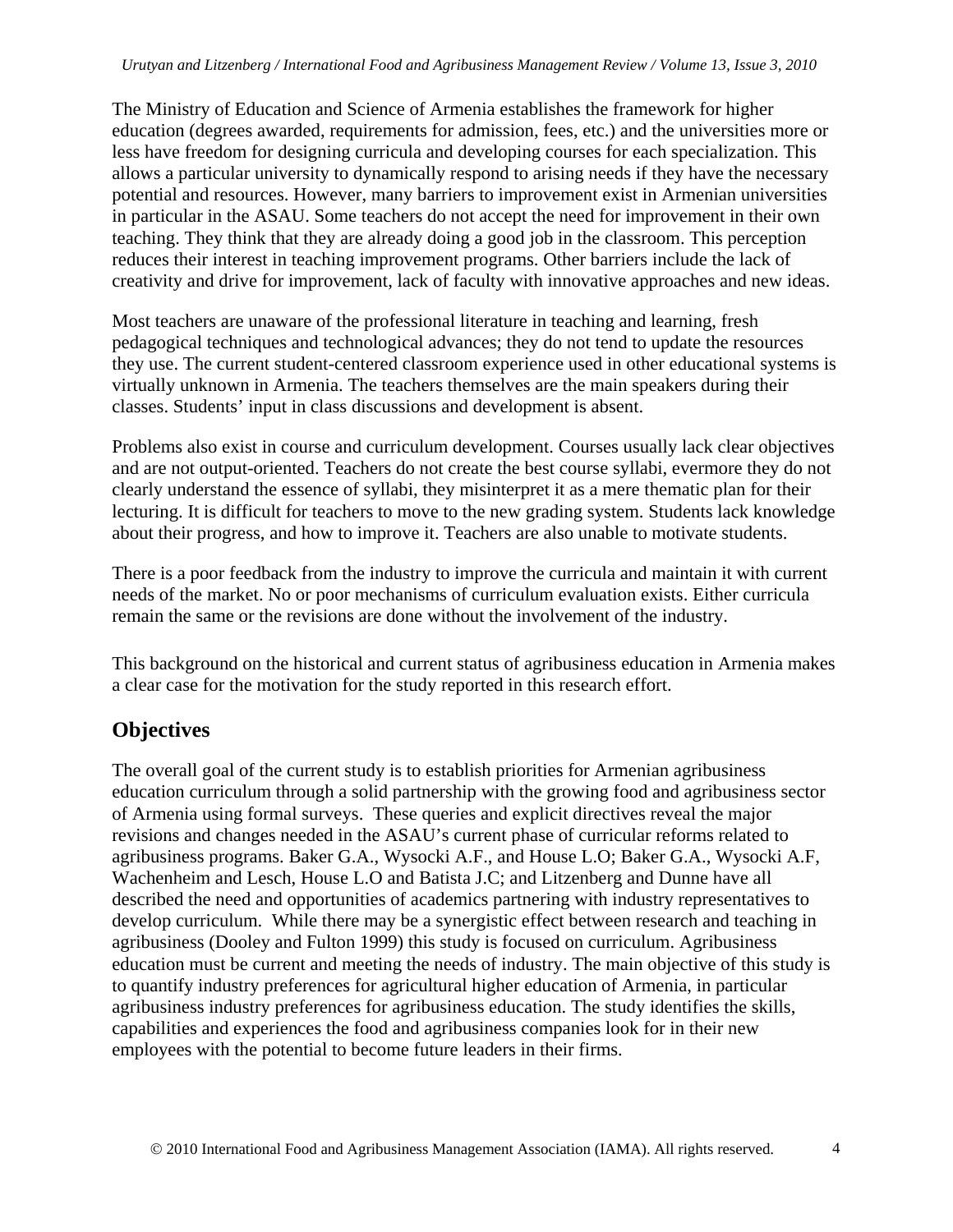## **Methodology**

Data for this study were gathered using a structured face-to-face interviewing technique with senior executives, business owners and top/middle level managers, representing food and agribusiness industries of Armenia. One or two executives from each company involved in decision making for recruitment and hiring of new employees were interviewed. These companies included agricultural processing companies like wineries and brandy factories, meat, dairy, fruit and vegetable processing companies, companies involved in horticulture, aquaculture, arboculture, firms dealing with trade of agricultural inputs and machinery as well as agricultural banks and credit organizations. International and regional agribusiness companies operating in Armenia also were targeted.

The survey instrument was the same as used in the AGRIMASS survey conducted by Litzenberg and Schneider in the mid 80s with modifications to the Armenian situation and adaptations to modern agribusiness management techniques. The Agribusiness Management Aptitude and Skill Survey (AGRIMASS) was designed to solicit comparative rankings of alternative skills and characteristics of agricultural economics graduates required by a wide array of agribusiness firms (Litzenberg and Schneider, 1987). The AGRIMASS survey methodology was also used by Boland and Akridge in 2004 to identify the progress made by agribusiness education programs in the two decades since the original work by Litzenberg and Schneider and was the basis of the USDA national commission on food and agribusiness management report (see Akridge 2004). The survey instrument focused on total of 78 parameters/variables thought to be important to agribusiness firms in Armenia and based on the historical success by the authors above. The parameters were grouped in the following seven categories:

- 1. Business and economics
- 2. Computer, quantitative and management information
- 3. Technical skills
- 4. Communication skills
- 5. Interpersonal qualities
- 6. Employment and work experience
- 7. General higher education experience

Most of the skills identified in AGRIMASS are considered of some importance for higher education curricula and certainly make contribution to the skills of the agribusiness manager. The purpose of this study is to rank order these skills so agribusiness curriculum development can prioritize these skills as they are added to existing or new courses. The technical skills listed under section C of the survey instrument were designed to be highly specific so that different types of firms could respond to the technical needs for their specific industry.

A 5-point Likert scale was used to show relative importance of each characteristic as well as the ranking of each category. The survey form also contained questions about the firm size, type, number of employees and sales volume.

## **Profile of Respondents**

A total of 100 executives from 80 quite diverse companies were interviewed and the survey instrument completed. The respondents were grouped into seven categories by firm type with the number of responding firms for each category following the category in brackets: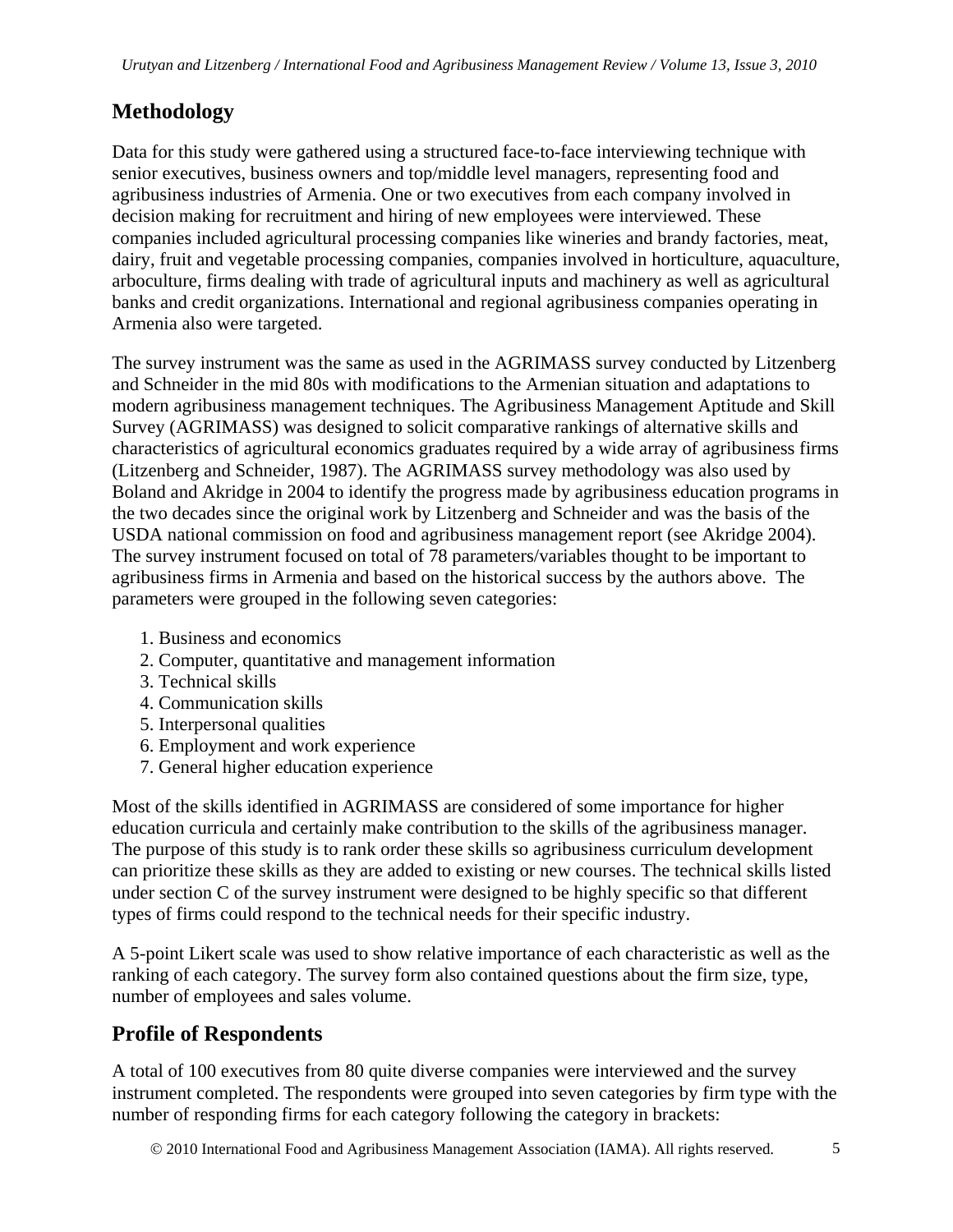- (1) Wineries and Brandy Factories [10]
- (2) Meat and Dairy Processing [19]
- (3) Fruit and Vegetable processing [15]
- (4) Other agricultural processing [16]
- (9) Food Wholesaler/Retailer [9]
- (10) Agricultural Banks and Credit Organizations [10]
- (13) "Other" category [20]

 $\overline{a}$ 

The other category included seven firms that categorized themselves as "Other" plus the following original firm types identified by their category number and name as per the original survey instrument followed by the number of firms responding in each category: (5) Horticulture and Arboculture [2]; (7) Aquaculture and Fisheries [2]; (8) Firms Dealing with trade of Agricultural Inputs and Machinery [3]; (11) Agricultural Cooperatives [3]; (12) Ministries, International Organizations and NGOs [3]. These thirteen firms (categories 5, 7, 8, 11, 12) were not considered to be representative of the overall firm type due to the low number of responses and were therefore included in the "other" category. Table 2 (See the Annex) presents the data for the seven firm types<sup>1</sup> for each of the seventy-eight variables in the survey (in seven general skill categories). The rank within the category for each skill is also presented. The average rating for all firms for each question is also included for comparison. All results are included in the table since low ratings are as important as high ratings when evaluating curriculum change. The category and skill order are maintained to provide the reader the ability to match to the corresponding survey instrument.

Some respondents were reluctant to provide information about the number of employees of the company and the sales volume. From the data provided it can be summarized that the average firm represented had 165 employees, although the number ranged from 3 to 1,200. About 40% of firms had more than 100 employees. The mean of annual reported sales among firms that provided the data was 9,427,000 AMD (approx. \$31,423); the number ranged from 20,000 to 233,333,300 AMD (approx. \$778,000).

The average respondent had about 8.8 years of working experience with the firm. Overall, the respondents represented a wide array of years of experience in the firm. Respondents with less than 5 years of employment in the company represented about 32% of the sample; 5-10 years represented 40%, 11-20 years represented 21% and more than 20 years of employment with the company represented about 7% of the respondents. About 94% of the respondents had higher education (included 20% having MS or PhD), only 5 respondents had vocational education which is considered uncompleted (semi-complete) higher education. The majority of the respondents were between 31 and 50 years old (60%) and about 23% were more than 51 years old. There were also young executives in the sample: about 17% of the respondents were between 16 and 30 years old. About 58% of the respondents were male and 42% female.

<sup>&</sup>lt;sup>1</sup> Note that the number in parentheses is the category number entered in the database from the original survey instrument. These category numbers are preserved in the manuscript to enable the reader to easily match the responses with those used in the actual survey instrument. Categories 5, 7, 8, and 11 were added to the seven firms originally classified as other and entered in the 13 (Other) category. There were no firms surveyed that represented the Grain processing and marketing category. The number following the category description in brackets [ ] is the number of firms in the category that responded to the survey. Note that one firm did not categorize their business activity.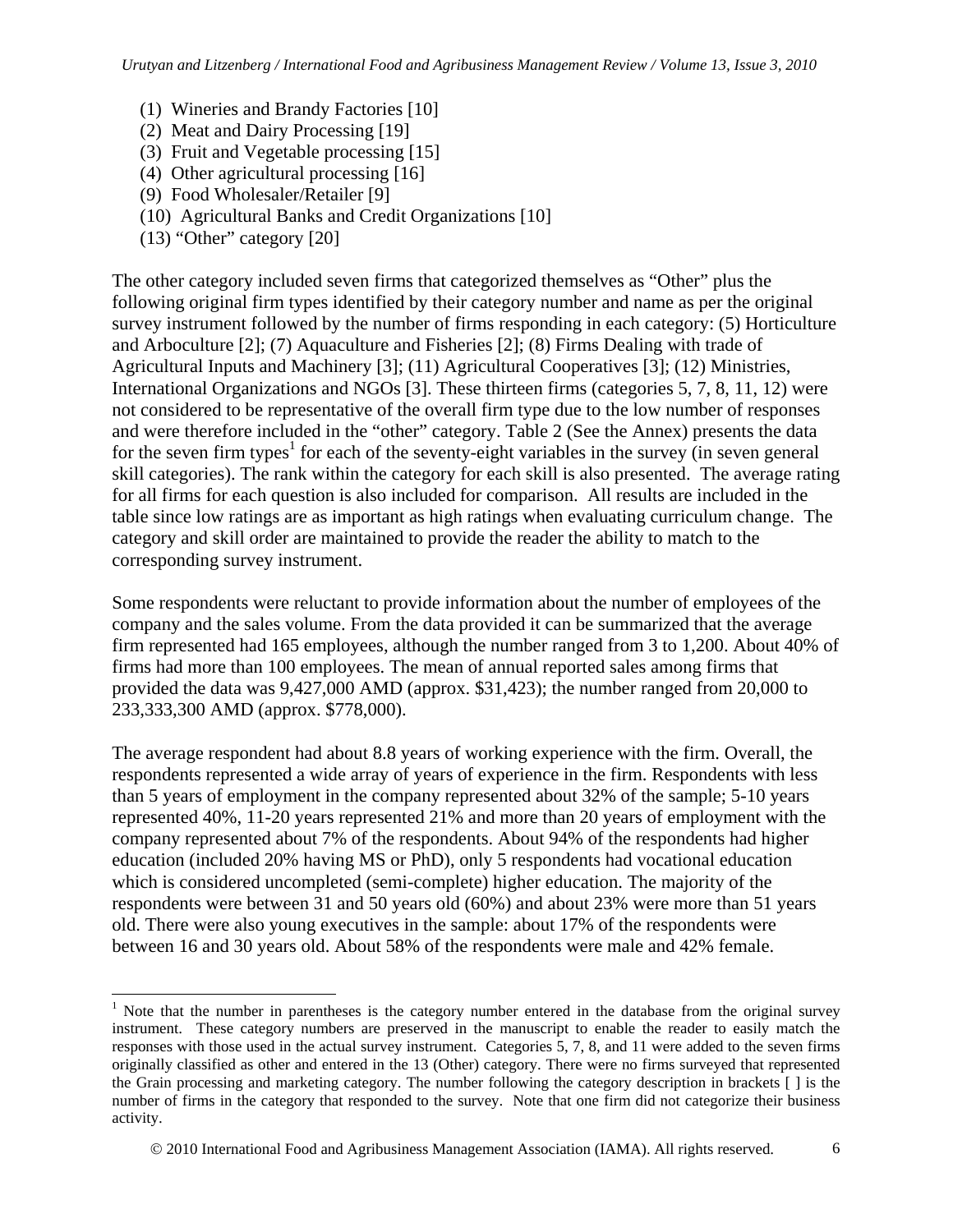## **Results**

Table 1 shows the numerical results for the 100 respondents of managers of agribusiness firms to the survey for 78 characteristics, skills and experiences in seven general categories. The average response for the Likert scaled responses and overall rank (out of 78) is given for each skill or characteristic. For each category the p-values are calculated at the .01 level of significance using a comparison of the response for each skill relative to the mean for the category. This shows which characteristics within a category are significantly different from the mean response. This identifies which variables within a category are significant. The agribusiness industry representatives ranked the seven general categories in the following order, where the average rating on the five point scale (where  $1 =$  lowest requirement and  $5 =$  highest requirement) for the category is given in brackets:

Personal Qualities [4.19] Communication Skills [4.12] General Higher Education Experience [3.38] Business and Economic Skills [3.31] Employment and Work Experiences [2.57] Computer Quantitative and Management Information Skills [2.54] Technical skills [2.29].

The agribusiness respondents valued personal qualities and communication skills considerably higher than the other skills and experiences included in the survey. See Table 1 in the Appendix.

The four overall highest rated skills were in the personal qualities category and included: loyalty to the organization, positive work attitude/personality/ability to work hard, work with others and be a team player in problem solving situations, high moral/ethical standards. The personal qualities category also contained the sixth, seventh and eighth overall highest rating and included: self motivation, work without supervision, self confidence and ability to "take a chance" and handle stress/failure/rejection. The fifth highest overall rated skill was "to listen to and carry out instructions" from the communication skills category.

The results are surprisingly comparable to those reported by Litzenberg and Schneider in 1978 and to the results presented by Akridge (2004) and by Boland and Akridge (2004). Of special importance is the top ranking of communication and personal skills categories and the relatively low rating of technical skills. These results have remained mostly consistent over the thirty year period. US agribusiness education programs have responded to the results presented by Akridge and Bolan in the national commission of food and agribusiness management education report. For example, Texas A&M's agribusiness program dropped the requirement for technical agriculture courses during their 2004 curriculum redesign.

## **Analysis by Firm Type**

Survey information for each type of skill was reported in Table 2 found in the Appendix. While educational administration focused professionals might only be interested in the statistical *differences* between firms that might be in the target market for the educational program, industry-oriented readers want to see the skill profile for *their* industry type. Therefore all information is reported in Table 2.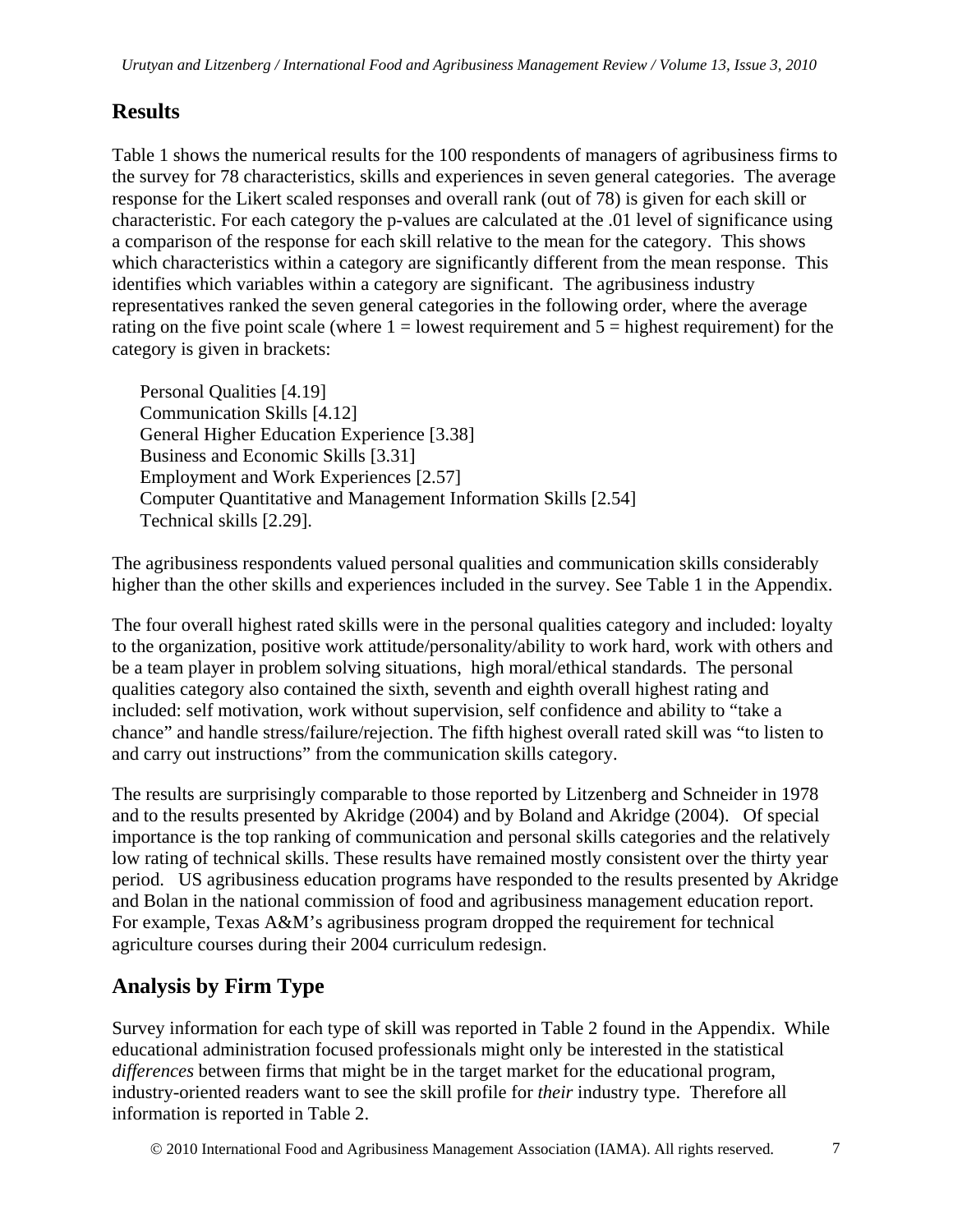In general there was relatively good agreement within each category for all seven firm types. For example, Table 2 (See the Annex) shows that all firm types ranked loyalty to the organization as the highest ranked skill in the personal qualities category which was ranked the highest of all general categories. General business computer software was also ranked as the highest skill required in the computer quantitative and management information skills category. In the communication skills category, the skill listen to and carry out instructions was ranked number one by all but one firm type. There was also general agreement on the least important skill in most categories by most firm types. So in general, the skill rating is consistent across firm types. Therefore, the skills identified as the highest ranked in the categories should be used for general curriculum development.

Some differences were observed by firm types. For example, the skill of marketing administration was ranked first in the business and economic skills category by four firm types (wineries and brandy, meat and dairy, food wholesaler/retailer and our other category) and second by other agricultural processing firms and third by fruit and vegetable firms. It is interesting however, that agricultural banks/credit firms ranked this skill eleventh out of the twenty-one skills in this category. Professional selling techniques were ranked the highest in the business and economic skills category by both fruit and vegetable and other agricultural processing firms and second by food wholesalers/retailers and the other category. However, agricultural banks/credit institutions ranked this skill number ten out of the twenty-one skills in the category. Another unusual ranking was for the objectives and goals skill for the agribusiness firm. Meat and dairy firms ranked this skill as number 2, while other firm types ranked it as low as 10 or even 12 for the other agricultural processors. While general curriculum should be developed considering the highly ranked skills in each category, some care should be taken for specific agribusiness programs focused on a particular firm type.

The authors were surprised with the rankings of the technical skills. Although this general category was ranked the lowest on average (7th out of 7) there was surprising agreement on the individual skills. For example, food transportation and distribution was ranked as the number one skill by all but one of the firm types, agricultural banks/credit. Even the food science and processing technology was ranked second or third by five of the firm types.

## **Conclusions**

The survey results for the AGRIMASS-Armenia will be used to develop curriculum for agribusiness programs in Armenia. Using the results of this study should cause some realignment of the current curriculum with emphasis on areas being changed. For example the survey suggests the de-emphasis of technical skills and the added emphasis for communication and personal skills. Another change that should be made is to dramatically increase the focus on consumer behavior and professional selling skills. This may seem evident as the educational system moves from meeting the needs of a centrally planned to a market driven economy. However, the identification of these two skills as the most important business skills calls for dramatic changes from the historical perspective still taught in most educational programs. Some of the skills required by the agribusiness professionals can be taught in the classroom as subject matter. However, other skills and qualities are more difficult to teach in the context of a course. The authors suggest that administration of agribusiness education programs should develop a list of these characteristics desired by agribusiness professionals and then make it clear that the student must develop these skills to meet the needs of agribusiness industry. For example, the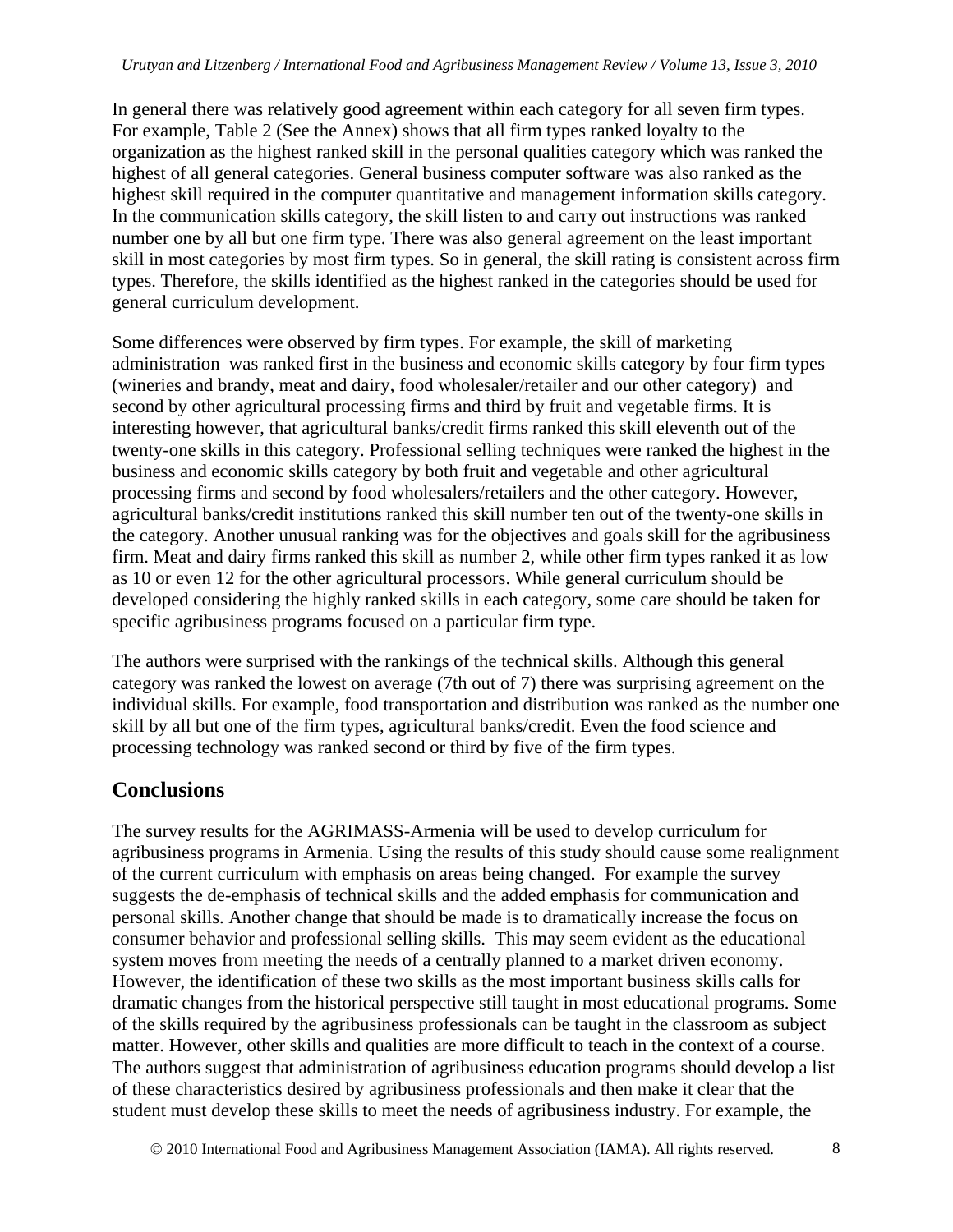number one overall ranked quality is for loyalty to the organization. While this might be difficult to teach in a course, other teaching-related activities should be developed to be sure the students know how important the skill is and create learning environments where these skills can be learned or at least practiced. Loyalty to the organization is a topic that could be emphasized through cases and business principles examples. The highly rated communication skill of being able to listen to and carry out instructions is another skill that could be emphasized in the classroom, not necessarily with theory or principles, but with practical applications. For example, instructions in the classroom could be made verbally while the students gain practice and understanding of the importance of this skill. Personal qualities of high moral and ethical behavior should be signaled as important in the educational curriculum and cases where the opportunity presents itself for comment should be used in the programs.

#### **Meeting the needs of Agribusiness Curriculum Reform**

Some of the skills highly rated in the top category (Personal Qualities) which are "high moral/ethical standard", "positive work attitude/personality/ability to work hard", etc. can be incorporated in the subjects like Business Ethics, Leadership or Management and the instructors should use such teaching methods that encourage group work, delegating responsibility, motivating students and involve them in various decision making practical cases.

The Communication Skills category was ranked second and under this category skills should be developed within several subjects. In this category top three skills were: listen to and carry out instructions, express creative ideas verbally and professional telephone skills and etiquette. These skills can be taught within the subjects like Negotiations or a new subject Business Etiquette can be developed.

The third category was "General Higher Education Experience". Although the highest rated two skills of this category were ranked very low in the overall skill ranking, it is obvious that industry highly values foreign internship and foreign study experiences. Students with foreign study or internship experiences have more chances to get employed sooner than those without such experiences. The agribusiness program directors should develop / provide international study or internship opportunities for their students. This can be accomplished with the help of agribusiness companies which can support some selected students to pass their internship in international agribusiness firms and upon arrival to get relevant positions in the company. The top rated experience of the category F (ranked number 5) which is "Employment in International Agribusiness Firm" also proves that international experiences are highly valued by local firms.

Category A, Business and Economic Skills, received a number four ranking. Top five skills within this category were: Marketing administration, Consumer behavior analysis, professional selling techniques, Risk management and Financial Statement Analysis. It can be concluded that agribusiness education programs must teach subjects including Consumer Oriented Marketing with an emphasis on Professional Selling. Other required skills in this category can be taught within Strategic Management subject, Monitoring and Evaluation (A6. Identify, monitor and evaluate key performance areas and progress toward the objective and goals of the firm) and Financial Analysis type of subjects.

The highest ranked two skills of the Category B, ranked number six, were General business computer software (overall rank of 21) and accounting software (overall rank of 52). Companies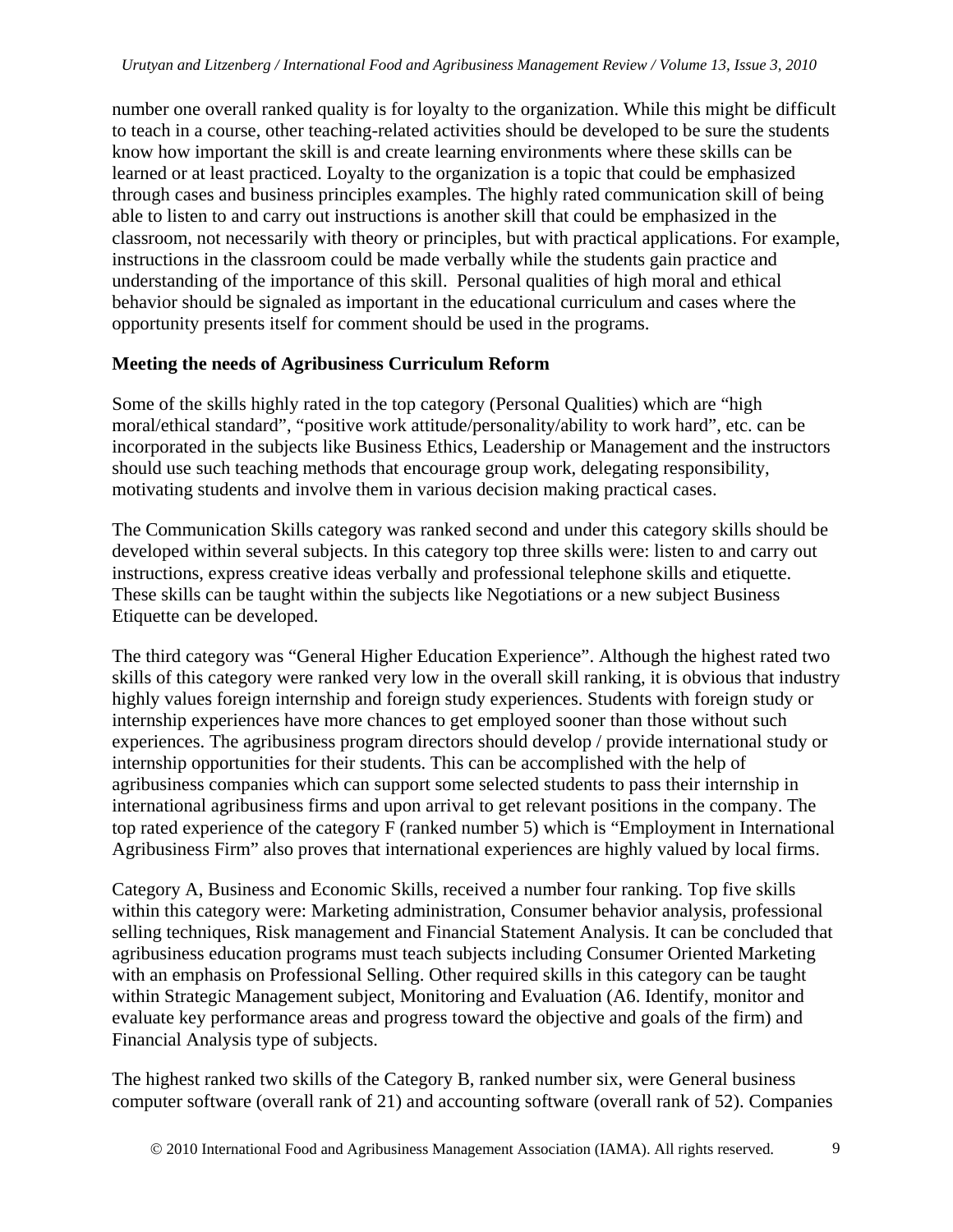may realize that other skills in this category are important but not for managers, as many of the companies have technical staff who support the management with the needed computer systems and programs.

The surprising finding was the Technical Skill Category ranking. The overall low ranking of technical skills (ranked 7th out of 7) may suggest that agribusiness firms believe that they can teach the recent graduates the technical skills required for the career in their firm. In Armenia the industry still leads universities on technological developments, innovations and production systems.

#### *Additional Research Needs*

This research has provided the basic evaluation of the skill profile needed by agribusiness industry for 78 skills in seven general categories for five different firm types. This study is prescriptive and built on the premise that agribusiness managers know what they need in terms of required skills of agribusiness graduates. Follow-up work is needed to develop an employability "road mapping" of these skills over time as they apply to successful employment after a sizeable group of Armenian students are educated with these skills.

### **References**

- Akridge, J.T. 2004. National Commission on Food and Agribusiness Management Education Report. *The Chain Letter* 3(2):3-4.
- Avetisyan, S. 2010. *Agriculture and Food Processing*. Limush Publishing House, Yerevan.
- Baker G.A., Wysocki A.F., and House L.O. 2008. Industry Academic Partnership: The View from the Corner Office. *International Food and Agribusiness Management Review,*  11(3):57-80.
- Baker G.A., Wysocki A.F, House L.O and Batista J.C. 2008. Industry Academic Partnership Benefit or Burden? *International Food and Agribusiness Management Review,* 11(1):97- 117.
- Boland M.A., and Akridge J.T. 2004. Undergraduate Agribusiness Programs: Focus or Falter? *Review of Agricultural Economics,* 26(4).
- Coffey, J.D., 1987. Undergraduate agricultural economics curricula: Discussion. *American Journal of Agricultural Economics,* 69(5)1043-1044.
- Dooley, F.J. and J.R. Fulton. 1999. The State of Agribusiness Teaching, Research, and Extension at the Turn of the Millennium. *American Journal Agricultural Economics* 81(5)1042- 1049.
- Erven, Bernard L. 1987. Reforming Curricula Challenge and Change for Agricultural Economists. *American Journal of Agricultural Economics* 69 (5)1037-1042.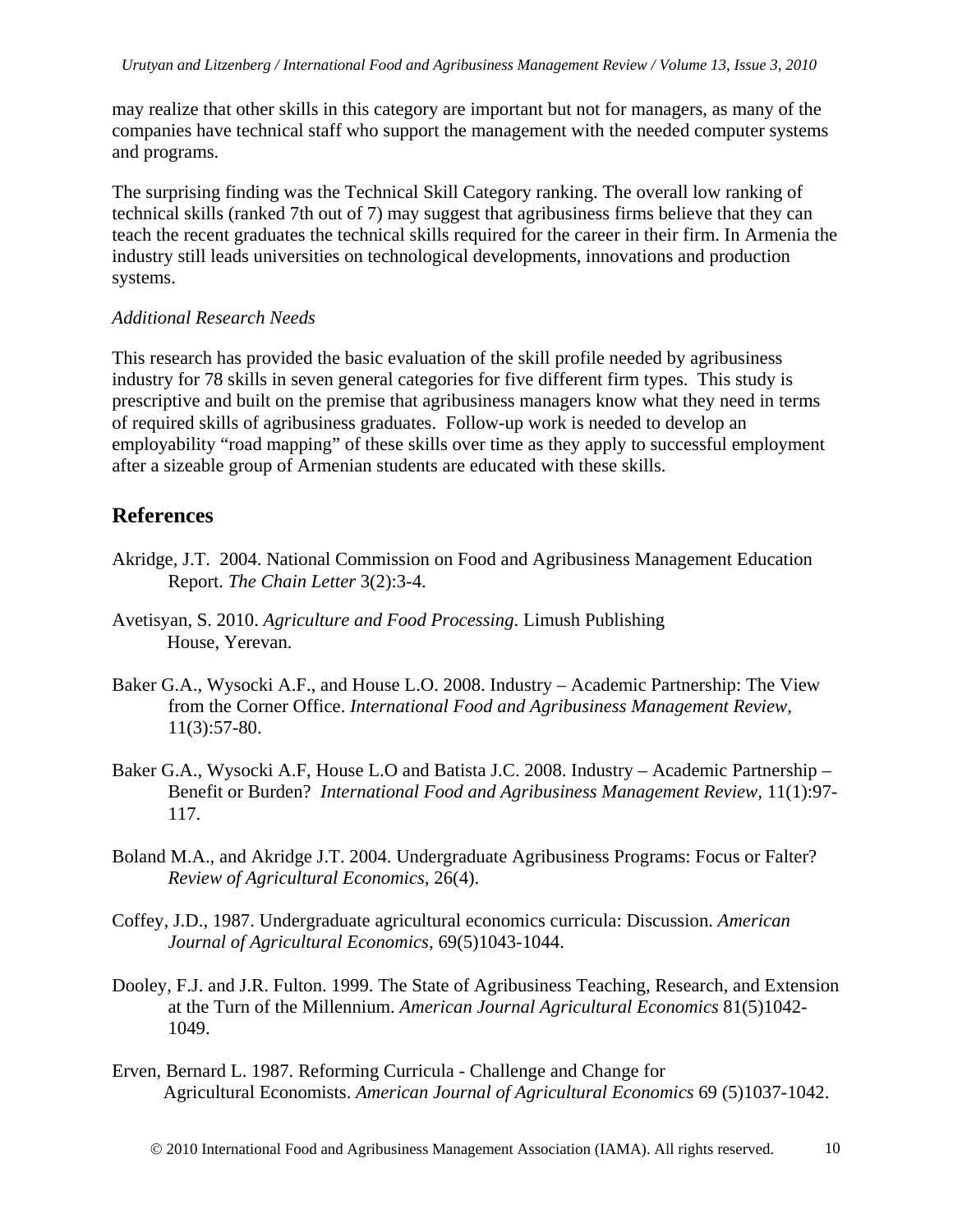- Litzenberg, Kerry K., and A. J. Dunne. 1996. Partnerships with Industry: the Essential Ingredient for Agribusiness Education. *Journal of Agribusiness* 14(2):197-204.
- Litzenberg, K.K. and Schneider V.E. 1987. Competencies and Qualities of Agricultural Economics Graduates Sought by Agribusiness Employers. *American Journal of Agricultural Economics* 69(5):1031-1036.
- Wachenheim C.J. and Lesch W.C. 2004. U.S. Executives' Views on International Agribusiness Education in the United States: An IAMA Membership Survey. *International Food and Agribusiness Management Review* 7(1):42-59.
- Wachenheim C.J. and Lesch W.C. 2002. Assessing New-Graduate Applicants: Academic Perceptions and Agribusiness Realities. *Journal of Agribusiness* 20(2):163-173.

### **Appendix 1.**

**Table 1.** Agribusiness skills proficiency for Armenian agribusiness middle managers Rank

| Within<br>Category | <b>Description of Skills</b>                                                                                                                                                   |                      |   |         |                    |                 |
|--------------------|--------------------------------------------------------------------------------------------------------------------------------------------------------------------------------|----------------------|---|---------|--------------------|-----------------|
| A                  | <b>Business and Economic Skills</b>                                                                                                                                            | Average<br>Response* |   | p-value | Diff. from<br>Mean | Overall<br>Rank |
|                    | Marketing Administration (Systems, Strategy, Organization,                                                                                                                     |                      |   |         |                    |                 |
| 1                  | Structure, Subject: Management)                                                                                                                                                | 3.97                 | ∗ | 0.000   | 0.66               | 20              |
| 2                  | Consumer behaviour analysis (economics)                                                                                                                                        | 3.90                 | ∗ | 0.000   | 0.59               | 24              |
| 3                  | Professional selling techniques                                                                                                                                                | 3.89                 | ∗ | 0.000   | 0.58               | 26              |
| 4                  | Identify and manage risk and uncertainty                                                                                                                                       | 3.79                 | ∗ | 0.000   | 0.48               | 30              |
| 5                  | Financial statement analysis                                                                                                                                                   | 3.71                 | ∗ | 0.000   | 0.40               | 33              |
| 6                  | Identify, monitor and evaluate key performance areas and<br>progress toward the objective and goals of the firm<br>Firm/ industry (micro) economics (supply, demand, and price | 3.70                 | ∗ | 0.000   | 0.39               | 34              |
| 7                  | determination)                                                                                                                                                                 | 3.68                 | ∗ | 0.000   | 0.37               | 35              |
| 8                  | Develop business policies and programs for the firm                                                                                                                            | 3.65                 | ∗ | 0.001   | 0.34               | 36              |
| 9                  | Objectives and goals for the firm<br>Business organizational structure and the effect of this structure                                                                        | 3.58                 | ∗ | 0.009   | 0.27               | 37              |
| 10                 | on business activity                                                                                                                                                           | 3.57                 | ∗ | 0.006   | 0.26               | 38              |
| 11                 | Coordinate human and physical resources                                                                                                                                        | 3.30                 |   | 0.927   | $-0.01$            | 41              |
| 12                 | Corporate finance (capital structure, formation, and budgeting)                                                                                                                | 3.25                 |   | 0.552   | $-0.06$            | 42              |
| 13                 | Human resources planning and control                                                                                                                                           | 3.24                 |   | 0.476   | $-0.07$            | 43              |
| 14                 | International macroeconomics (exchange rates etc.)<br>Domestic (ARM) macro economics (interest rates, fiscal and                                                               | 3.09                 |   | 0.015   | $-0.22$            | 45              |
| 15                 | monetary policy, unemployment)                                                                                                                                                 | 3.05                 | ∗ | 0.004   | $-0.26$            | 47              |
| 16                 | Accounting concepts and procedures                                                                                                                                             | 2.99                 | ∗ | 0.001   | $-0.32$            | 48              |
| 17                 | <b>Inventory Management Systems</b><br>Current and historical international trade and export policies and                                                                      | 2.99                 | ∗ | 0.000   | $-0.32$            | 49              |
| 18                 | procedures                                                                                                                                                                     | 2.95                 | ∗ | 0.001   | $-0.36$            | 50              |
| 19                 | Process and product layout and design<br>National and International Political and Economic forces on                                                                           | 2.62                 | ∗ | 0.000   | $-0.69$            | 57              |
| 20                 | business operations                                                                                                                                                            | 2.59                 | ∗ | 0.000   | $-0.72$            | 60              |
| 21                 | Historical Armenian agricultural policy                                                                                                                                        | 1.98                 | ∗ | 0.000   | $-1.33$            | 72              |
|                    | <b>Average for Category</b>                                                                                                                                                    | 3.31                 |   |         |                    | 4               |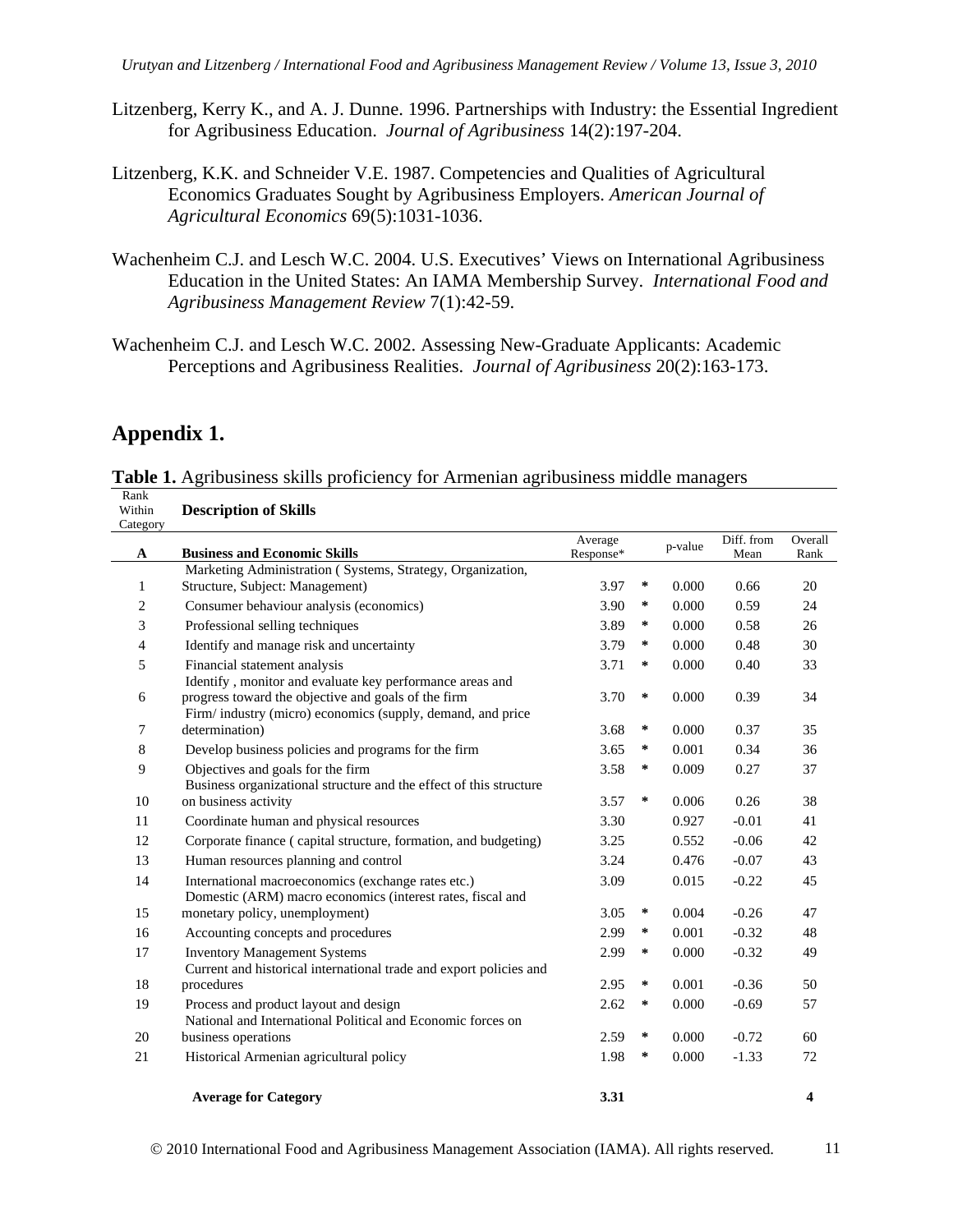| B              | <b>Computer Quantitative and Management Information Skills</b>                                                      |      |        |           |          |                  |
|----------------|---------------------------------------------------------------------------------------------------------------------|------|--------|-----------|----------|------------------|
| 1              | General business computer software (e.g. spreadsheets, data<br>bases, word processing)                              | 3.95 | ∗      | 0.000     | 1.41     | 21               |
| 2              | Computerized accounting systems                                                                                     | 2.88 | $\ast$ | 0.004     | 0.34     | 52               |
| 3              | Use computers in managerial decision-making                                                                         | 2.80 |        | 0.016     | 0.26     | 53               |
|                |                                                                                                                     |      |        | 0.214     |          |                  |
| 4              | Interpret and use math and statistical methods                                                                      | 2.69 |        |           | 0.15     | 56               |
| 5              | Communicate with computer programmers<br>Use Quantitative techniques for managerial decision making (eg.            | 2.60 |        | 0.598     | 0.06     | 59               |
| 6              | Linear programming, business forecasting)                                                                           | 2.53 |        | 0.912     | $-0.01$  | 62               |
| 7              | Purchase and implement business computer systems                                                                    | 2.47 |        | 0.529     | $-0.07$  | 65               |
| 8              | Design and implement management information systems                                                                 | 2.38 |        | 0.183     | $-0.16$  | 66               |
| 9              | <b>Understand Expert Systems</b>                                                                                    | 2.33 |        | 0.058     | $-0.21$  | 68               |
| 10             | Design computer programs                                                                                            | 1.86 | $\ast$ | 0.000     | $-0.68$  | 74               |
| 11             | Write computer programs                                                                                             | 1.48 | $\ast$ | 0.000     | $-1.06$  | 78               |
|                |                                                                                                                     |      |        |           |          |                  |
|                |                                                                                                                     |      |        |           |          |                  |
|                | <b>Average for Category</b>                                                                                         | 2.54 |        |           |          | 6                |
|                |                                                                                                                     |      |        |           |          |                  |
| $\bf C$        | <b>Technical Skills</b>                                                                                             |      |        |           |          |                  |
| $\mathbf{1}$   | Food transportation and distribution systems                                                                        | 3.11 | $\ast$ | 0.000     | 0.82     | 44               |
| $\overline{2}$ | Food science and processing technology                                                                              | 2.72 | $\ast$ | 0.000     | 0.43     | 55               |
| 3              | Engineering technology of production/processing machinery                                                           | 2.48 |        | 0.121     | 0.19     | 64               |
| 4              | Computer controlled mechanical processes                                                                            | 2.33 |        | 0.710     | $0.04\,$ | 69               |
| 5              | Specialized crop production systems                                                                                 | 2.15 |        | 0.307     | $-0.14$  | 70               |
| 6              | General crop production systems                                                                                     | 2.14 |        | 0.267     | $-0.15$  | 71               |
| 7              | General livestock/meat production systems                                                                           | 1.98 |        | 0.014     | $-0.31$  | 73               |
| 8              | Bio-science, bio-technology and bio-chemistry                                                                       | 1.85 | $\ast$ | 0.000     | $-0.44$  | 75               |
| 9              | Soil chemistry and characteristics                                                                                  | 1.81 | $\ast$ | 0.000     | $-0.48$  | 76               |
|                |                                                                                                                     |      |        |           |          |                  |
|                | <b>Average for Category</b>                                                                                         | 2.29 |        |           |          | $\overline{7}$   |
|                |                                                                                                                     |      |        |           |          |                  |
| D              | <b>Communication Skills</b>                                                                                         |      |        |           |          |                  |
| $\mathbf{1}$   | Listen to and carry out instructions                                                                                | 4.43 | $\ast$ | 0.000     | 0.32     | 5                |
| 2              | Express creative ideas verbally                                                                                     | 4.20 |        | 0.225     | 0.09     | 9                |
| 3              | Professional telephone skills and etiquette                                                                         | 4.16 |        | 0.549     | 0.05     | 11               |
| 4              | Give clear and concise instructions to others                                                                       | 4.13 |        | 0.835     | 0.02     | 12               |
| C              | Listen to and summarize lengthy oral presentations                                                                  | 4.10 |        | $0.846\,$ | $-0.01$  | 13               |
| 6              | Speak clearly and concisely on technical information                                                                | 4.09 |        | 0.731     | $-0.02$  | 15               |
| $\tau$         | Write technical reports, memos and letters                                                                          | 4.05 |        | 0.366     | $-0.06$  | 16               |
| $\,8\,$        | Foreign language skills (specify the language)                                                                      | 4.05 |        | 0.384     | $-0.06$  | 17               |
| 9              | Express creative ideas in writing                                                                                   | 4.04 |        | 0.353     | $-0.07$  | 18               |
| 10             | Read and understand specific technical information                                                                  | 3.90 | $\ast$ | 0.007     | $-0.21$  | 25               |
|                |                                                                                                                     |      |        |           |          |                  |
|                | <b>Average for Category</b>                                                                                         | 4.12 |        |           |          | $\boldsymbol{2}$ |
|                |                                                                                                                     |      |        |           |          |                  |
|                |                                                                                                                     |      |        |           |          |                  |
| Е              | <b>Personal Qualities</b>                                                                                           |      | $\ast$ |           |          |                  |
| $\mathbf{1}$   | Loyalty to the organization                                                                                         | 4.79 |        | 0.000     | 0.60     | 1                |
| $\mathbf{2}$   | Positive work attitude/personality/ability to work hard<br>Work with others and be a team player in problem solving | 4.53 | $\ast$ | 0.000     | 0.34     | 2                |
| 3              | situations                                                                                                          | 4.46 | $\ast$ | 0.000     | 0.27     | 3                |
| $\overline{4}$ | High moral/ethical standards                                                                                        | 4.46 | $\ast$ | 0.000     | 0.27     | 4                |
| 5              | Self-motivation                                                                                                     | 4.38 | $\ast$ | 0.005     | 0.19     | 6                |
| 6              | Work without supervision                                                                                            | 4.31 |        | 0.091     | 0.12     | 7                |
|                |                                                                                                                     |      |        |           |          |                  |

© 2010 International Food and Agribusiness Management Association (IAMA). All rights reserved. 12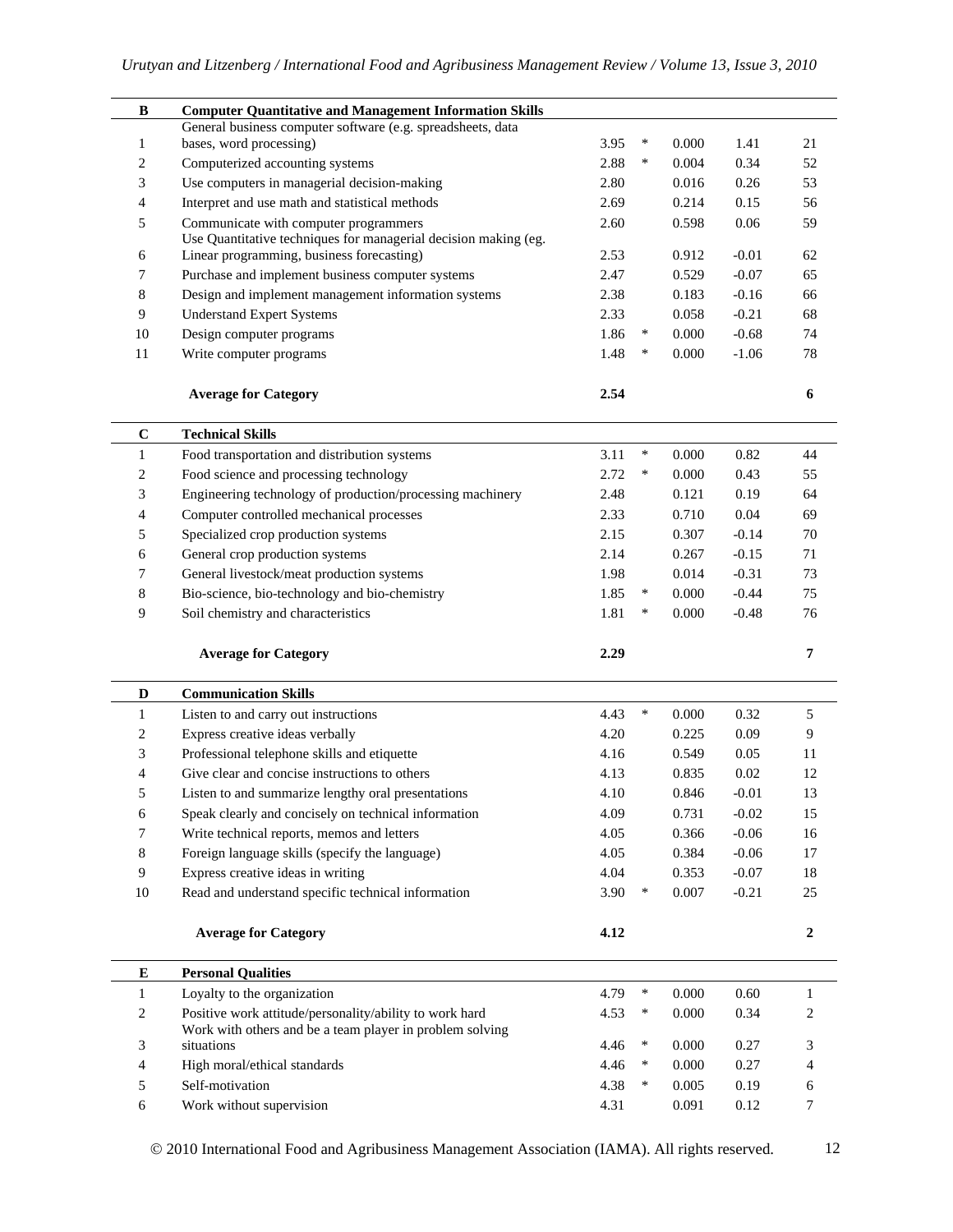| 7            | Self-confidence and ability "to take a chance" and handle<br>stress/failure/rejection                               | 4.27 | 0.235           | 0.08     | 8  |
|--------------|---------------------------------------------------------------------------------------------------------------------|------|-----------------|----------|----|
| 8            | Work under varied conditions                                                                                        | 4.19 | 0.955           | 0.00     | 10 |
| 9            | Recognize a business opportunity                                                                                    | 4.10 | 0.201           | $-0.09$  | 14 |
| 10           | Take a position and defend it, sell your ideas                                                                      | 4.01 | 0.013           | $-0.18$  | 19 |
| 11           | Provide leadership and make decisions                                                                               | 3.93 | $\ast$<br>0.000 | $-0.26$  | 22 |
| 12           | Manage people and delegate responsibility and authority                                                             | 3.92 | $\ast$<br>0.000 | $-0.27$  | 23 |
| 13           | Apply technical skills and information in problems solving<br>situations                                            | 3.86 | $\ast$<br>0.000 | $-0.33$  | 28 |
| 14           | Raise capital for new and ongoing business ventures                                                                 | 3.51 | $\ast$<br>0.000 | $-0.68$  | 39 |
|              | <b>Average for Category</b>                                                                                         | 4.19 |                 |          | 1  |
| $\mathbf{F}$ | <b>Employment and Work Experiences</b>                                                                              |      |                 |          |    |
| $\mathbf{1}$ | Employment in International Agribusiness firm                                                                       | 3.07 | $\ast$<br>0.000 | 0.505    | 46 |
| 2            | Employment in Financial Institution                                                                                 | 2.89 | $\ast$<br>0.003 | 0.325    | 51 |
| 3            | Farm Work                                                                                                           | 2.62 | 0.677           | 0.055    | 58 |
| 4            | Employment in Non-Agricultural Retail business                                                                      | 2.59 | 0.813           | 0.025    | 61 |
| 5            | Employment in Domestic Agribusiness firm                                                                            | 2.50 | 0.587           | $-0.065$ | 63 |
| 6            | Government/Public Affaires Positions                                                                                | 1.72 | $\ast$<br>0.000 | $-0.845$ | 77 |
|              | <b>Average for Category</b>                                                                                         | 2.57 |                 |          | 5  |
| $\mathbf G$  | <b>General Higher Education Experiences</b>                                                                         |      |                 |          |    |
| $\mathbf{1}$ | Foreign internship experience                                                                                       | 3.87 | $\ast$<br>0.000 | 0.491    | 27 |
| 2            | Foreign study experience                                                                                            | 3.82 | ∗<br>0.000      | 0.441    | 29 |
| 3            | General Education in the Classics/Humanities/Arts etc.<br>Experience in developing a business plan and organizing a | 3.78 | $\ast$<br>0.000 | 0.401    | 31 |
| 4            | business                                                                                                            | 3.74 | $\ast$<br>0.000 | 0.361    | 32 |
| 5            | Local industry internships experiences<br>Extra Curricular activities in university including leadership            | 3.33 | 0.668           | $-0.049$ | 40 |
| 6            | positions in student clubs and functions                                                                            | 2.74 | ∗<br>0.000      | $-0.639$ | 54 |
| 7            | Work as student teaching assistant or part time in university                                                       | 2.37 | $\ast$<br>0.000 | $-1.009$ | 67 |
|              | <b>Average for Category</b>                                                                                         | 3.38 |                 |          | 3  |

\*Significant at the .01 level where the significance tests whether the average response is significantly different from the mean for the category. The p-value given is for a two-tailed test since the deviation from the mean can be both negative and positive. # The survey instrument is available from the authors.

© 2010 International Food and Agribusiness Management Association (IAMA). All rights reserved. 13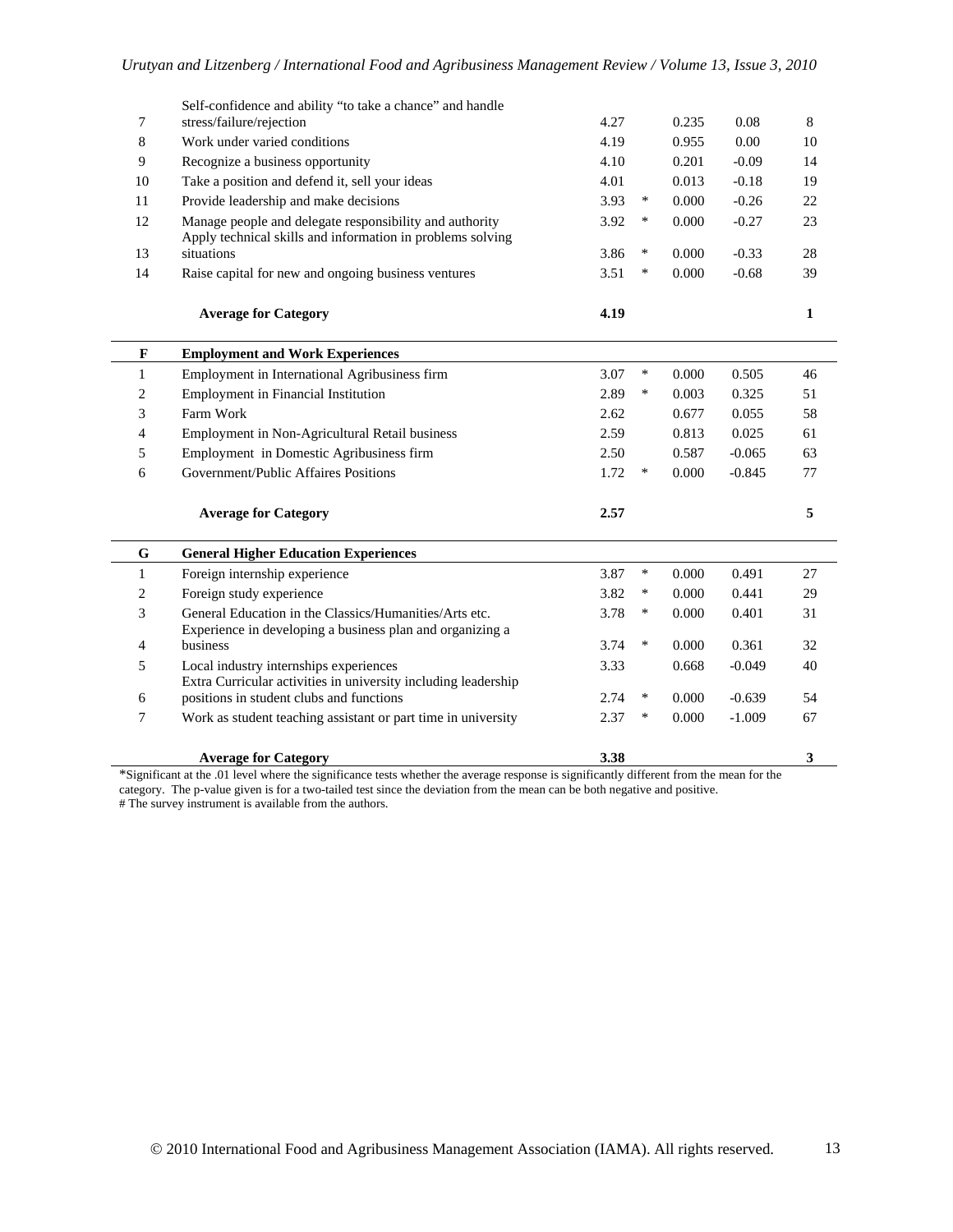|    |                                                                       |        |                |          |                |          |                |        |                |       |         |         |                |           |                | <b>AVG</b>   |
|----|-----------------------------------------------------------------------|--------|----------------|----------|----------------|----------|----------------|--------|----------------|-------|---------|---------|----------------|-----------|----------------|--------------|
|    | Firm Type* - Number of firms in each type                             | $1-10$ |                | $2 - 19$ |                | $3 - 15$ |                | $4-16$ |                | $9-9$ |         | $10-10$ |                | $13 - 20$ |                | All<br>Firms |
|    |                                                                       | score  | $\mathbf R$    | score    | $\mathbf R$    | score R  |                | score  | $\mathbf R$    | score | $\bf R$ | score   | $\bf R$        | score R   |                |              |
|    | A. Business and Economic Skills (Category Rank 4)                     |        |                |          |                |          |                |        |                |       |         |         |                |           |                | 3.31         |
|    | Marketing Administration (Systems, Strategy, Organization,            |        |                |          |                |          |                |        |                |       |         |         |                |           |                |              |
|    | Structure, Subject: Management)                                       | 4.20   |                | 3.95     |                | 3.67     | 3              | 4.06   | 2              | 4.33  |         | 3.00    | 11             | 4.35      |                | 3.97         |
| 2  | Consumer behaviour analysis (economics)                               | 3.90   | $\overline{4}$ | 3.79     | $\overline{4}$ | 3.60     | 5              | 3.75   | 3              | 4.11  | 3       | 4.30    | 2              | 4.00      | 3              | 3.90         |
| 3  | Professional selling techniques                                       | 4.10   | 3              | 3.68     | 6              | 3.73     | -1             | 4.25   |                | 4.22  | 2       | 3.10    | 10             | 4.10      | 2              | 3.89         |
| 4  | Identify and manage risk and uncertainty                              | 3.60   | 12             | 3.84     | 3              | 3.53     | 10             | 3.69   | 5              | 3.44  | 10      | 4.30    | 3              | 3.95      | $\overline{4}$ | 3.79         |
| 5  | Financial statement analysis                                          | 4.10   | $\overline{2}$ | 3.74     | 5              | 3.53     | 8              | 3.63   | 6              | 3.89  | 5       | 4.00    | 5              | 3.55      | 9              | 3.71         |
|    | Identify, monitor and evaluate key performance areas and progress     |        |                |          |                |          |                |        |                |       |         |         |                |           |                |              |
| 6  | toward objective and goals                                            | 3.70   | 9              | 3.47     | 9              | 3.53     | 9              | 3.56   | 7              | 3.78  | 7       | 4.40    | -1             | 3.70      | 7              | 3.70         |
|    | Firm/industry (micro) economics (supply, demand, and price            |        |                |          |                |          |                |        |                |       |         |         |                |           |                |              |
|    | determination)                                                        | 3.90   | 5              | 3.68     | 7              | 3.73     | $\overline{2}$ | 3.50   | 8              | 4.00  | 4       | 2.90    | 13             | 3.85      | 5              | 3.68         |
| 8  | Develop business policies and programs for the firm                   | 3.70   | 8              | 3.63     | 8              | 3.60     | 7              | 3.44   | 9              | 3.78  | 6       | 4.10    | $\overline{4}$ | 3.50      | <sup>12</sup>  | 3.65         |
| 9  | Objectives and goals for the firm                                     | 3.70   | 7              | 3.84     | 2              | 3.67     | $\overline{4}$ | 3.31   | 12             | 3.56  | 9       | 3.40    | 6              | 3.55      | <sup>10</sup>  | 3.58         |
|    | Business organizational structure and the effect of this structure on |        |                |          |                |          |                |        |                |       |         |         |                |           |                |              |
| 10 | business activity                                                     | 3.60   | -11            | 3.32     | 12             | 3.47     | -11            | 3.69   | $\overline{4}$ | 3.78  | 8       | 3.40    | -7             | 3.80      | 6              | 3.57         |
| 11 | Coordinate human and physical resources                               | 3.00   | 18             | 3.47     | 10             | 3.20     | 13             | 3.44   | 10             | 3.33  | 11      | 3.00    | 12             | 3.50      | 13             | 3.30         |
| 12 | Corporate finance (capital structure, formation, and budgeting)       | 3.70   | 6              | 3.21     | 13             | 2.93     | 15             | 3.25   | 13             | 3.00  | 15      | 3.30    | 8              | 3.40      | -14            | 3.25         |
| 13 | Human resources planning and control                                  | 3.10   | 16             | 3.42     | -11            | 3.60     | 6              | 3.19   | 14             | 3.11  | 14      | 2.40    | 15             | 3.50      | $-11$          | 3.24         |
| 14 | International macroeconomics (exchange rates etc.)                    | 3.60   | 10             | 3.16     | 15             | 3.40     | 12             | 2.88   | 16             | 2.89  | 16      | 2.20    | 20             | 3.20      | -17            | 3.09         |
|    | Domestic (ARM) macro economics (interest rates, fiscal and monetary   |        |                |          |                |          |                |        |                |       |         |         |                |           |                |              |
| 15 | policy, unemployment)                                                 | 3.50   | 13             | 3.16     | 14             | 2.93     | 16             | 2.81   | 18             | 3.22  | 12      | 2.40    | 16             | 3.20      | 16             | 3.05         |
| 16 | Accounting concepts and procedures                                    | 2.60   | 21             | 2.95     | 18             | 2.47     | 18             | 3.31   | 11             | 3.11  | 13      | 3.10    | 9              | 3.30      | 15             | 2.99         |
| 17 | <b>Inventory Management Systems</b>                                   | 3.20   | 15             | 3.16     | 16             | 2.47     | 19             | 2.88   | 17             | 2.89  | 17      | 2.40    | 17             | 3.65      | 8              | 2.99         |
|    | Current and historical international trade and export policies and    |        |                |          |                |          |                |        |                |       |         |         |                |           |                |              |
| 18 | procedures                                                            | 3.50   | 14             | 3.05     | 17             | 3.07     | 14             | 2.56   | 19             | 2.78  | 18      | 2.60    | 14             | 3.15      | 18             | 2.95         |
| 19 | Process and product layout and design                                 | 3.10   | 17             | 2.74     | 19             | 1.87     | 21             | 3.06   | 15             | 1.78  | 20      | 2.30    | 19             | 3.10      | -19            | 2.62         |
|    | National and International Political and Economic forces on business  |        |                |          |                |          |                |        |                |       |         |         |                |           |                |              |
| 20 | operations                                                            | 2.90   | 19             | 2.63     | 20             | 2.67     | 17             | 2.25   | 20             | 2.56  | -19     | 2.30    | 18             | 2.85      | 20             | 2.59         |
| 21 | Historical Armenian agricultural policy                               | 2.70   | 20             | 2.00     | 21             | 2.07     | 20             | 1.50   | 21             | 1.33  | 21      | 1.40    | 21             | 2.55      | 21             | 1.98         |

#### **Table 2.** AgriMass-Armenia response by firm type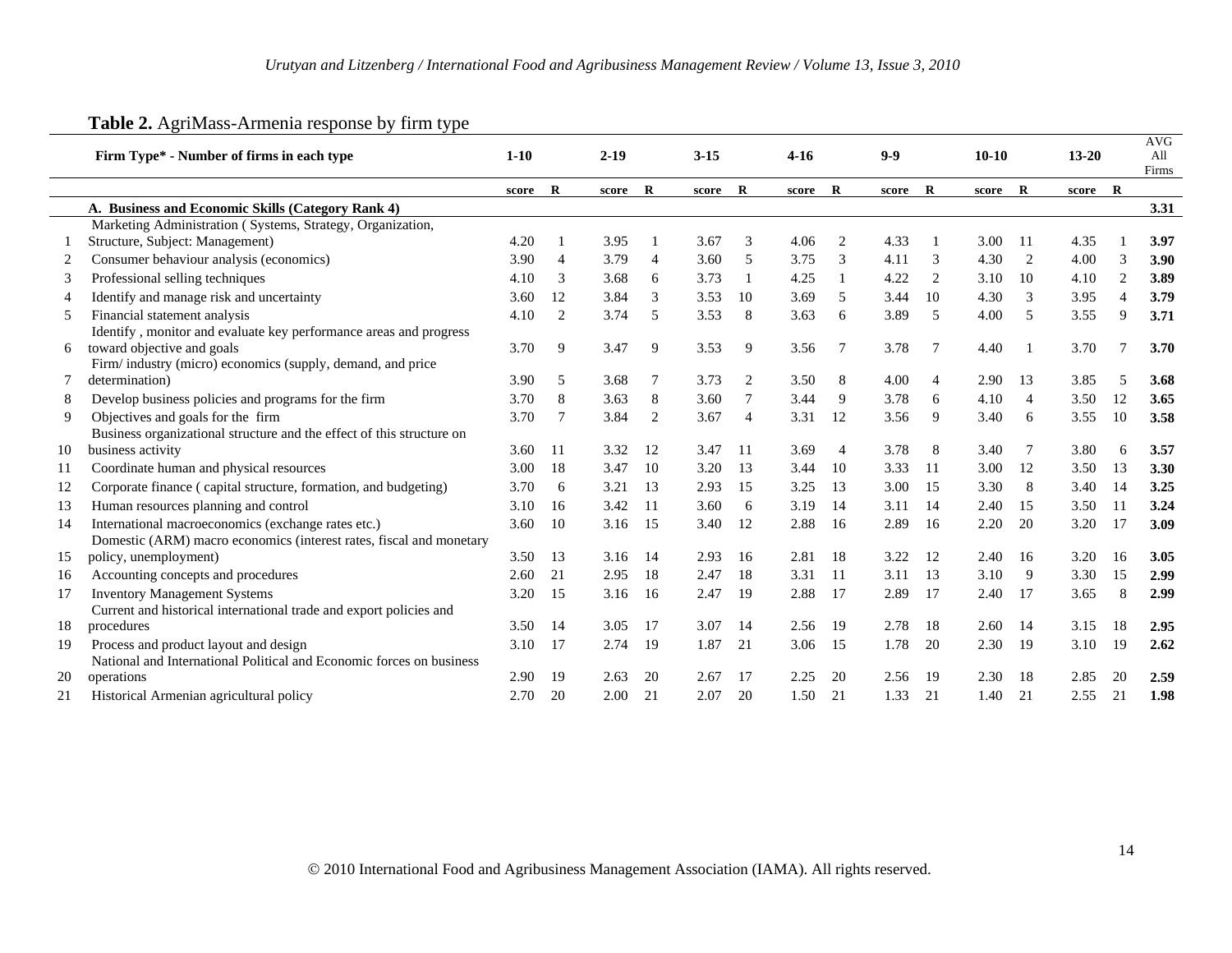|    |                                                                                                                                                           |      |                |      |                |      |                |      |                |      |                |      |                |      |                | 2.54 |
|----|-----------------------------------------------------------------------------------------------------------------------------------------------------------|------|----------------|------|----------------|------|----------------|------|----------------|------|----------------|------|----------------|------|----------------|------|
|    | <b>B. Computer Quantitative and Management Information Skills (Category Rank 6)</b><br>General business computer software (e.g. spreadsheets, data bases, |      |                |      |                |      |                |      |                |      |                |      |                |      |                |      |
|    | word processing)                                                                                                                                          | 3.80 |                | 4.05 |                | 4.00 |                | 3.81 |                | 4.11 |                | 4.00 |                | 3.90 |                | 3.95 |
| 2  | Computerized accounting systems                                                                                                                           | 2.20 | 5              | 3.26 | $\mathbf{2}$   | 2.27 | 5              | 3.63 | $\sqrt{2}$     | 2.56 | 6              | 2.40 | 5              | 3.15 | $\overline{2}$ | 2.88 |
| 3  | Use computers in managerial decision-making                                                                                                               | 2.50 | 3              | 2.53 | 5              | 3.13 | 2              | 2.69 | 6              | 3.33 | $\overline{2}$ | 2.70 | 3              | 2.95 | 3              | 2.80 |
| 4  | Interpret and use math and statistical methods                                                                                                            | 2.70 | $\overline{c}$ | 2.42 | 8              | 3.00 | 3              | 2.44 | 8              | 3.33 | 3              | 2.60 | $\overline{4}$ | 2.70 | 5              | 2.69 |
| 5  | Communicate with computer programmers                                                                                                                     | 2.20 | $\overline{7}$ | 2.58 | $\overline{4}$ | 2.47 | $\overline{4}$ | 2.75 | 5              | 2.78 | $\overline{4}$ | 3.40 | 2              | 2.40 | 8              | 2.60 |
|    | Use Quantitative techniques for managerial decision making (eg.                                                                                           |      |                |      |                |      |                |      |                |      |                |      |                |      |                |      |
| 6  | Linear prog, bussiness forecasting)                                                                                                                       | 2.40 | $\overline{4}$ | 2.53 | 6              | 2.27 | 7              | 2.56 | 7              | 2.56 | 7              | 2.40 | 6              | 2.70 | 6              | 2.53 |
| 7  | Purchase and implement business computer systems                                                                                                          | 2.20 | 6              | 2.84 | 3              | 2.00 | 9              | 3.00 | 3              | 1.56 | 9              | 2.30 | 7              | 2.75 | $\Delta$       | 2.47 |
| 8  | Design and implement management information systems                                                                                                       | 2.10 | 9              | 2.32 | 10             | 2.27 | 6              | 2.81 | 4              | 2.67 | 5              | 2.20 | 8              | 2.35 | 9              | 2.38 |
| 9  | <b>Understand Expert Systems</b>                                                                                                                          | 2.20 | 8              | 2.53 | $\tau$         | 2.20 | 8              | 2.38 | 9              | 2.56 | 8              | 1.80 | 9              | 2.50 | 7              | 2.33 |
| 10 | Design computer programs                                                                                                                                  | 1.80 | 10             | 2.37 | 9              | 1.47 | 11             | 1.75 | 10             | 1.44 | 10             | 1.60 | 10             | 2.15 | 10             | 1.86 |
| 11 | Write computer programs                                                                                                                                   | 1.40 | -11            | 1.58 | -11            | 1.53 | <sup>10</sup>  | 1.44 | -11            | 1.11 | <sup>11</sup>  | 1.10 | 11             | 1.80 | -11            | 1.48 |
|    |                                                                                                                                                           |      |                |      |                |      |                |      |                |      |                |      |                |      |                |      |
|    | C. Technical Skills (Category Rank 7)                                                                                                                     |      |                |      |                |      |                |      |                |      |                |      |                |      |                | 2.29 |
| -1 | Food transportation and distribution systems                                                                                                              | 3.60 | $\mathbf{1}$   | 3.21 | 1              | 3.27 | $\mathbf{1}$   | 3.25 | $\mathbf{1}$   | 3.33 | $\mathbf{1}$   | 2.40 | 5              | 2.85 | 3              | 3.11 |
| 2  | Food science and processing technology                                                                                                                    | 3.20 | $\overline{2}$ | 3.05 | $\sqrt{2}$     | 2.67 | $\overline{c}$ | 3.06 | 3              | 2.11 | $\overline{c}$ | 2.40 | $\overline{4}$ | 2.40 | 9              | 2.72 |
| 3  | Engineering technology of production/processing machinery                                                                                                 | 2.50 | 3              | 2.53 | $\overline{4}$ | 2.40 | $\overline{4}$ | 3.19 | $\overline{2}$ | 1.33 | $\overline{4}$ | 2.00 | 8              | 2.75 | $\overline{A}$ | 2.48 |
| 4  | Computer controlled mechanical processes                                                                                                                  | 2.20 | 5              | 2.32 | 5              | 2.47 | 3              | 2.44 | $\overline{4}$ | 1.78 | 3              | 2.20 | 6              | 2.60 | 6              | 2.33 |
| 5  | Specialized crop production systems                                                                                                                       | 2.00 | $\tau$         | 1.84 | $\overline{7}$ | 2.00 | 5              | 1.94 | 5              | 1.11 | 7              | 2.70 | 3              | 2.95 | 2              | 2.15 |
| 6  | General crop production systems                                                                                                                           | 2.10 | 6              | 1.84 | 6              | 1.80 | 6              | 1.81 | 6              | 1.11 | 6              | 3.00 | 2              | 2.95 |                | 2.14 |
| 7  | General livestock/meat production systems                                                                                                                 | 1.40 | 9              | 2.74 | 3              | 1.07 | 9              | 1.56 | 8              | 1.11 | 5              | 3.00 | $\mathbf{1}$   | 2.40 | 8              | 1.98 |
| 8  | Bio-science, bio-technology and bio-chemistry                                                                                                             | 2.20 | $\overline{4}$ | 1.84 | 8              | 1.60 | 8              | 1.75 | $\tau$         | 1.00 | 9              | 1.70 | 9              | 2.45 | $\overline{7}$ | 1.85 |
| 9  | Soil chemistry and characteristics                                                                                                                        | 1.80 | 8              | 1.58 | 9              | 1.60 | 7              | 1.50 | 9              | 1.00 | 8              | 2.10 | $\overline{7}$ | 2.70 | 5              | 1.81 |
|    |                                                                                                                                                           |      |                |      |                |      |                |      |                |      |                |      |                |      |                |      |
|    | D. Communication Skills (Category Rank 2)                                                                                                                 |      |                |      |                |      |                |      |                |      |                |      |                |      |                | 4.12 |
| -1 | Listen to and carry out instructions                                                                                                                      | 4.40 | 1              | 4.26 | 1              | 4.73 | $\mathbf{1}$   | 4.38 | $\mathbf{1}$   | 4.67 | $\overline{2}$ | 4.30 | $\mathbf{1}$   | 4.35 |                | 4.43 |
| 2  | Express creative ideas verbally                                                                                                                           | 4.30 | $\overline{c}$ | 3.89 | 5              | 4.33 | 6              | 4.13 | 6              | 4.67 | $\mathbf{1}$   | 4.00 | 5              | 4.25 | 3              | 4.20 |
| 3  | Professional telephone skills and etiquette                                                                                                               | 3.80 | 9              | 4.21 | $\overline{c}$ | 4.33 | $\tau$         | 4.31 | 2              | 4.11 | 8              | 4.00 | 6              | 4.10 |                | 4.16 |
| 4  | Give clear and concise instructions to others                                                                                                             | 4.10 | 5              | 3.84 | 6              | 4.53 | 2              | 4.19 | $\overline{4}$ | 4.44 | $\overline{4}$ | 4.00 | 4              | 4.05 | 8              | 4.13 |
| 5  | Listen to and summarize lengthy oral presentations                                                                                                        | 4.00 | 7              | 4.11 | 3              | 4.40 | 5              | 4.25 | 3              | 3.67 | 10             | 4.20 | $\overline{c}$ | 3.90 | 10             | 4.10 |
| 6  | Speak clearly and concisely on technical information                                                                                                      | 4.10 | $\overline{4}$ | 3.79 | $\,8\,$        | 4.47 | 3              | 3.88 | 7              | 4.33 | 5              | 3.90 | 7              | 4.20 | 5              | 4.09 |
| 7  | Write technical reports, memos and letters                                                                                                                | 4.00 | 6              | 3.58 | 10             | 4.40 | $\overline{4}$ | 4.13 | 5              | 4.22 | 6              | 3.80 | 9              | 4.20 | $\overline{4}$ | 4.05 |
| 8  | Foreign language skills (specify the language)                                                                                                            | 3.90 | 8              | 4.05 | $\overline{4}$ | 4.27 | 9              | 3.69 | 10             | 4.11 | 9              | 3.90 | 8              | 4.35 | 2              | 4.05 |
| 9  | Express creative ideas in writing                                                                                                                         | 3.60 | 10             | 3.74 | 9              | 4.27 | 8              | 3.88 | 8              | 4.56 | 3              | 4.10 | 3              | 4.20 | 6              | 4.04 |

2010 International Food and Agribusiness Management Association (IAMA). All rights reserved. 15